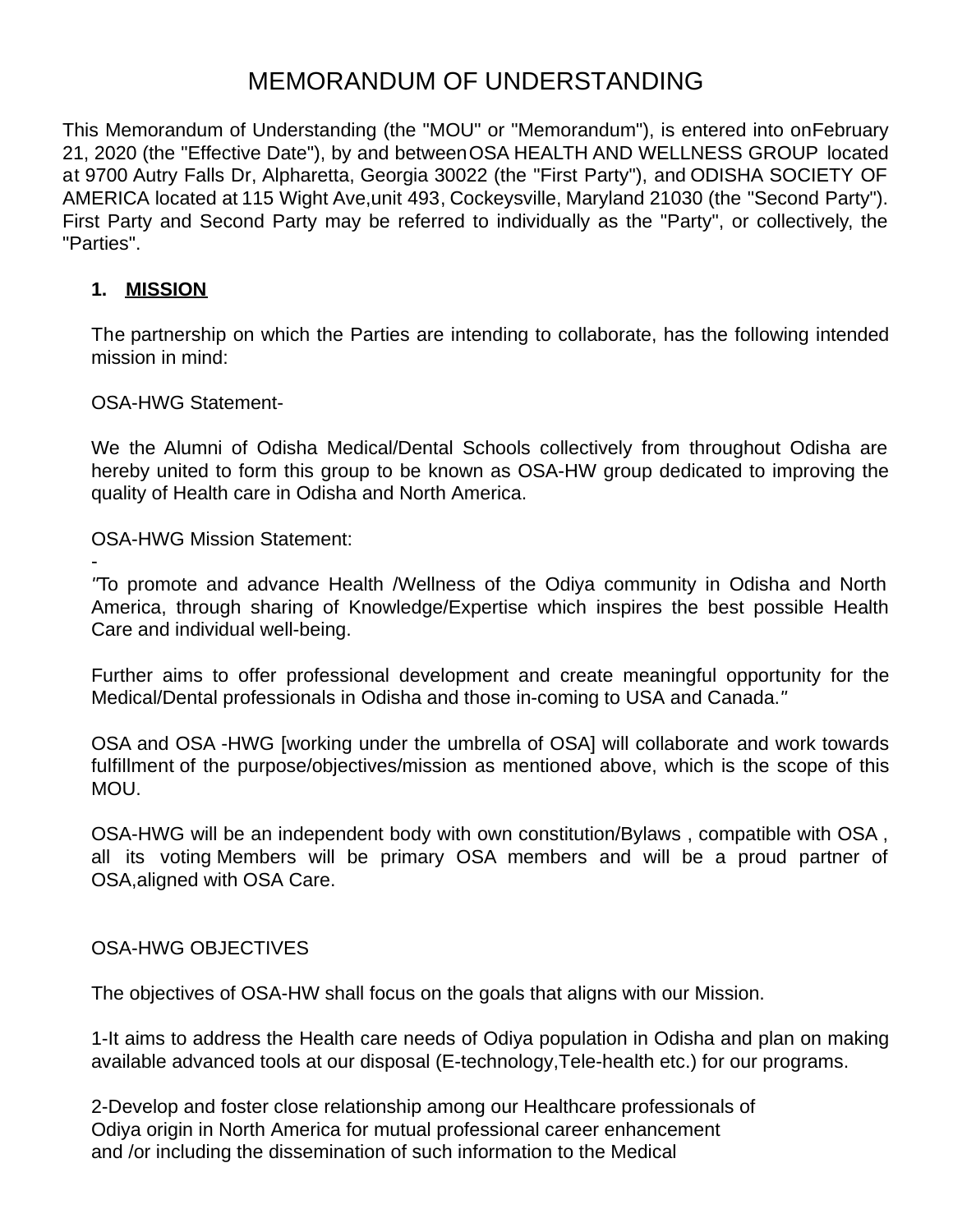community in Odisha. We would like to recognize outstanding achievements by our fellow Odiya Healthcare professionals in North America and encourageothers.

3-Offer guidance and mentoring of Medical/Dental Odiya professionals in Odisha and such immigrants in North America.

4-Organize Educational programs that include important advances in,Disease prevention / Diagnosis/Management in North America and Odisha.

5-OSA-HWG will diversify to include Allied Health care professionals later .

# **2. PURPOSE AND SCOPE**

The Parties intend for this Memorandum to provide the cornerstone and structure for any and all future contracts being considered by the Parties and which may be related to the partnership.

# **3. OBJECTIVES**

-

The Parties shall endeavor to work together to develop and establish policies and procedures that will promote and sustain a market for To promote and advance Health –Wellness of the Odia community in Odisha and North America, through sharing of knowledge/expertise which inspires the best possible healthcare and individual well-being.

Further aims to offer professional development and create meaningful opportunity for the medical/dental professionals in Odisha and those in-coming to North America., and intend to maintain a product and/or service that meets or exceeds all business and industry standards.

### **4. RESPONSIBILITIES AND OBLIGATIONS OF THE PARTIES**

Any Party may decide not to proceed with the partnership contemplated herein for any reason or no reason. A binding commitment with respect to the partnership described herein will result only from execution of definitive agreements, subject to the conditions contained therein. Notwithstanding the two preceding sentences of this paragraph, the provisions under the headings Governing Law and Confidentiality are agreed to be fully binding on, and enforceable, against the Parties.

The following are the individual services that the Parties are contemplating providing for the partnership.

OSA HEALTH AND WELLNESS GROUP shall render and provide the following services that include, but are not limited to:

Services provided by OSA-HWG shall focus on the following-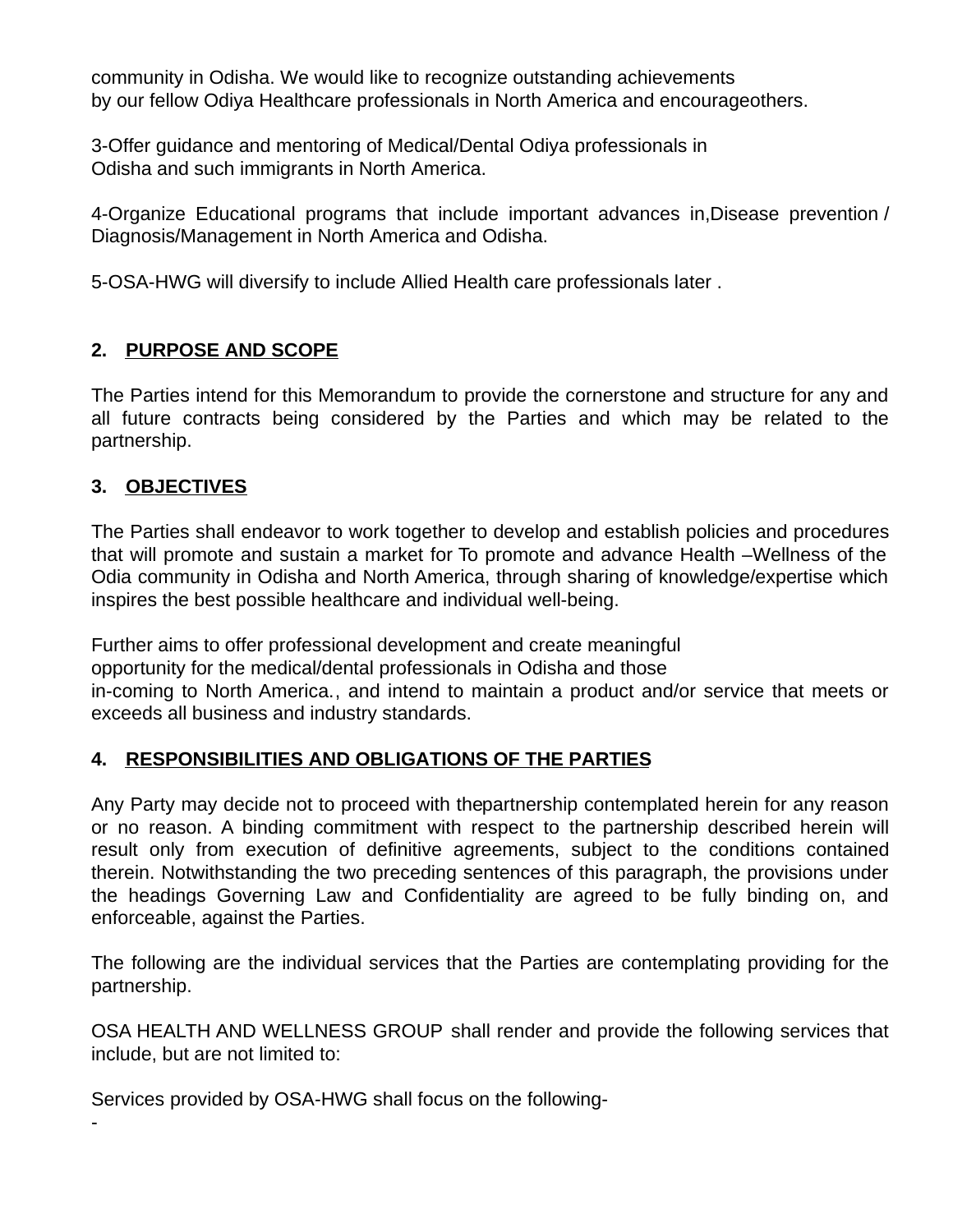1-Address the Health care needs of Odiya population in Odisha and plan on making available advanced tools at our disposal (E-technology,Tele-health etc.) for our programs.

2-Develop and foster close relationship among our Healthcare professionals of Odiya origin in North America for mutual professional career enhancement and /or including the dissemination of such information to the Medical community in Odisha. We would like to recognize outstanding achievements by our fellow Odiya Healthcare professionals in North America and encourage others.

3-Offer guidance and mentoring of Medical/Dental Odiya professionals in Odisha and such immigrants in North America.

4-Organize Educational programs/health camps that include important advances in Disease prevention / Diagnosis/ Management in North America and Odisha.

5- Planning future expansion and diversification to include Allied Health care professionals .

Financial Operation of OSA -HWG-

-

-

This will be accomplished by creating an operating account under OSA using OSA tax id.The revenue and donation will be generated by the OSA HWG members/patron/supporters directly to the above said account .This account and the revenue will be used solely by OSA-HWG authorized personnel and for the only purpose of the OSA -HWG projects.

ODISHA SOCIETY OF AMERICA shall render and provide the following services that include, but are not limited to:

OSA will provide OSA-HWG a forum for the following

1-Accepting OSA-HWG under the OSA umbrella as its North America Forum and give access to their website, diff state association and aligning with their OSA CARE mission.

2-OSA Constitution and bylaws are non binding on the 'OSA -HWG group' but binding to each individual voting members as they are primary OSA members.

OSA -HWG will develop their own constitution and bylaws, which will be compatible with OSA Constitution and Bylaws..

3-OSA will create a Bank account for the OSA-HWG as OSA -HWG ACCOUNT

This has 2 parts [as of now]-

A-In the present/current situation[till the constitutional amendment by the GBM]

The said account will be solely operated by OSA treasurer only ,with oversight by OSA-HWG authorized personnel.This financial operation by OSA treasurer will be strictly conducted only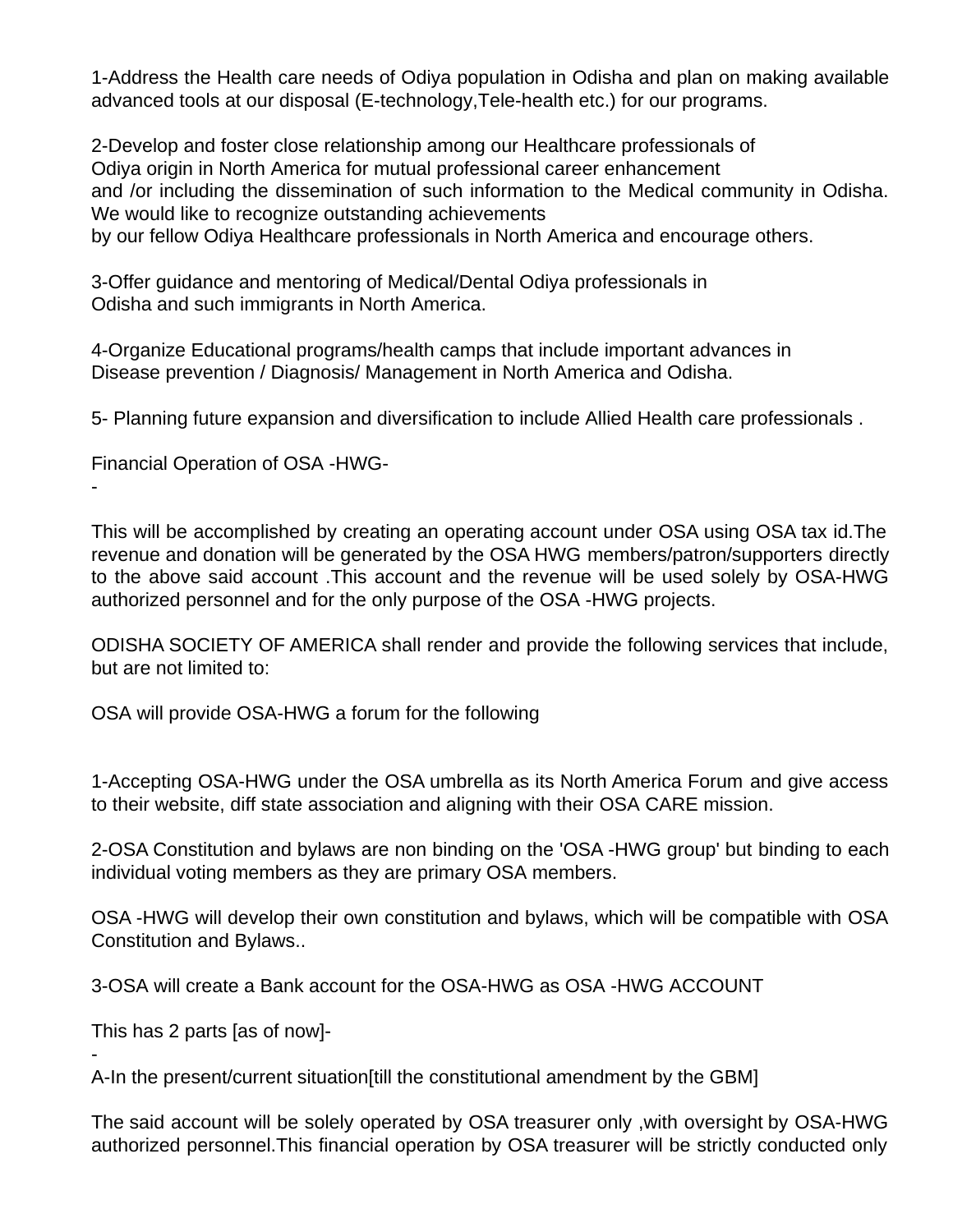at the request of OSA-HWG [for the projects and mission],after BOG[OSA] approval.

The BOG[OSA] approval should be quick and there should not be any unwanted delay or hold up, which may hinder the OSA-HWG projects to be done in a timely manner.Questions if any , can be directed to the Authorized person of the OSA-HWG for resolution.

B-After GBM ratification regarding the co-ownership of the Bank account

- The said account will be co- owned and co-operated by treasurers of OSA-HWG and OSA. Subsequently the BOG approval can be sought annually and pre-approved for Annual Budgeting.

4-OSA will not use the OSA-HWG resources in the said account for any other purpose other than the sole purpose of projects approved by OSA-HWG only .

5-If any Dispute arises due to any financial operation of the said account by OSA without the OSA-HWG approval,immediate steps need to be taken by OSA to resolve amicably or through arbitrators ,mutually agreed upon by both parties.

6-OSA will advance our cause through their social media channel [emails, web site, journals, etc] and in annual convention[Presentation to the general group, booths and participation in other social event.

7.No future additions or modifications to this MOU can be done by either group independently, without the approval of executive committee or approved body of both the groups.

8.The final signatories for the authorization and execution of this memorandum should be by the president/Chairman , of both the groups.

# **5. TERMS OF UNDERSTANDING**

The term of this Memorandum shall be for a period of current state and active and the parties will work towards a definitive agreement that provides a 10 year renewable duration,that may be terminated before the 10 year period by either party upon reasonable notice from the Effective Date and maybe extended upon written mutual agreement of both Parties.

# **6. CONFIDENTIALITY**

The Parties will treat the terms of this MOU, and the documents submitted herewith, in the strictest of confidence, and that such terms will not be disclosed other than to those officers, representatives, advisors, directors and employees of any Party who need to know for the purpose of evaluating this MOU and who agree to keep such material confidential.

# **7. LEGAL COMPLIANCE**

The Parties acknowledge and understand that they must be able to fulfill their responsibilities under this Memorandum in accordance with the provisions of the law and regulations that govern their activities. Nothing in the Memorandum is intended to negate or otherwise render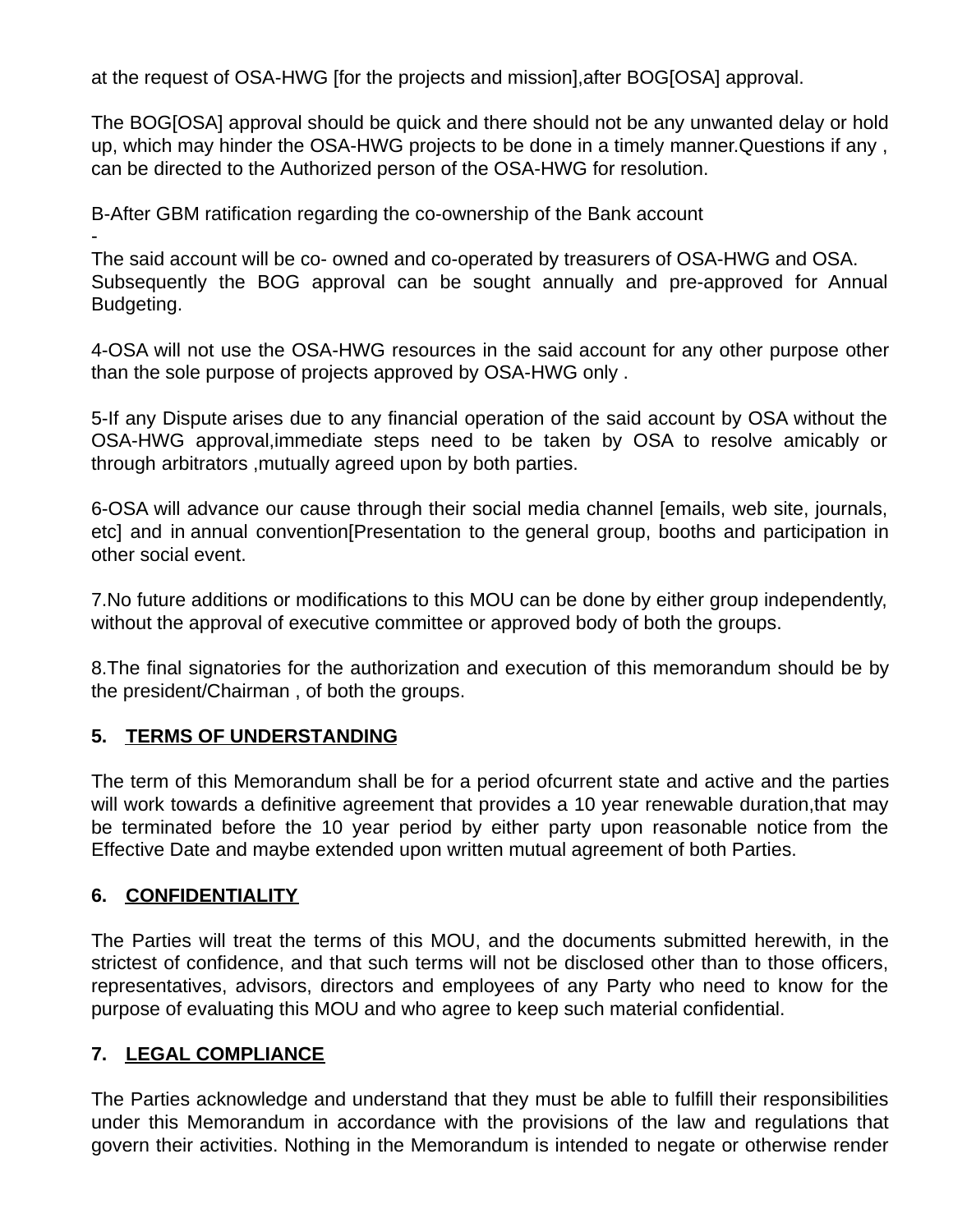ineffective any such provisions or operating procedures. The Parties assume full responsibility for their performance under the terms of this Memorandum.

If at any time either Party is unable to perform their duties or responsibilities under this Memorandum consistent with such Party's statutory and regulatory mandates, the affected Party shall immediately provide written notice to the other Party to establish a date for resolution of the matter.

#### **8. LIMITATION OF LIABILITY**

No rights or limitation of rights shall arise or be assumed between the Parties as a result of the terms of this Memorandum.

#### **9. NOTICE**

Any notice or communication required or permitted under this Memorandum shall be sufficiently given if delivered in person or by certified mail, return receipt requested, to the address set forth in the opening paragraph or to such address as one may have furnished to the other in writing.

#### **10. GOVERNING LAW**

This Memorandum shall be governed by and construed in accordance with the laws of the State of Georgia.

### **11. AUTHORIZATION AND EXECUTION**

The signing of this Memorandum does not constitute a formal undertaking, and as such it simply intends that the signatories shall strive to reach, to the best of their abilities, the goals and objectives stated in this MOU.

This Agreement shall be signed by OSA HEALTH AND WELLNESS GROUP and ODISHA SOCIETY OF AMERICA and shall be effective as of the date first written above.

Devashish Ray *devashish ray* 02/21/2020

(First Party Signature) OSA HEALTH AND WELLNESS GROUP 9700 Autry Falls Dr Alpharetta, Maryland 30022

(Date)